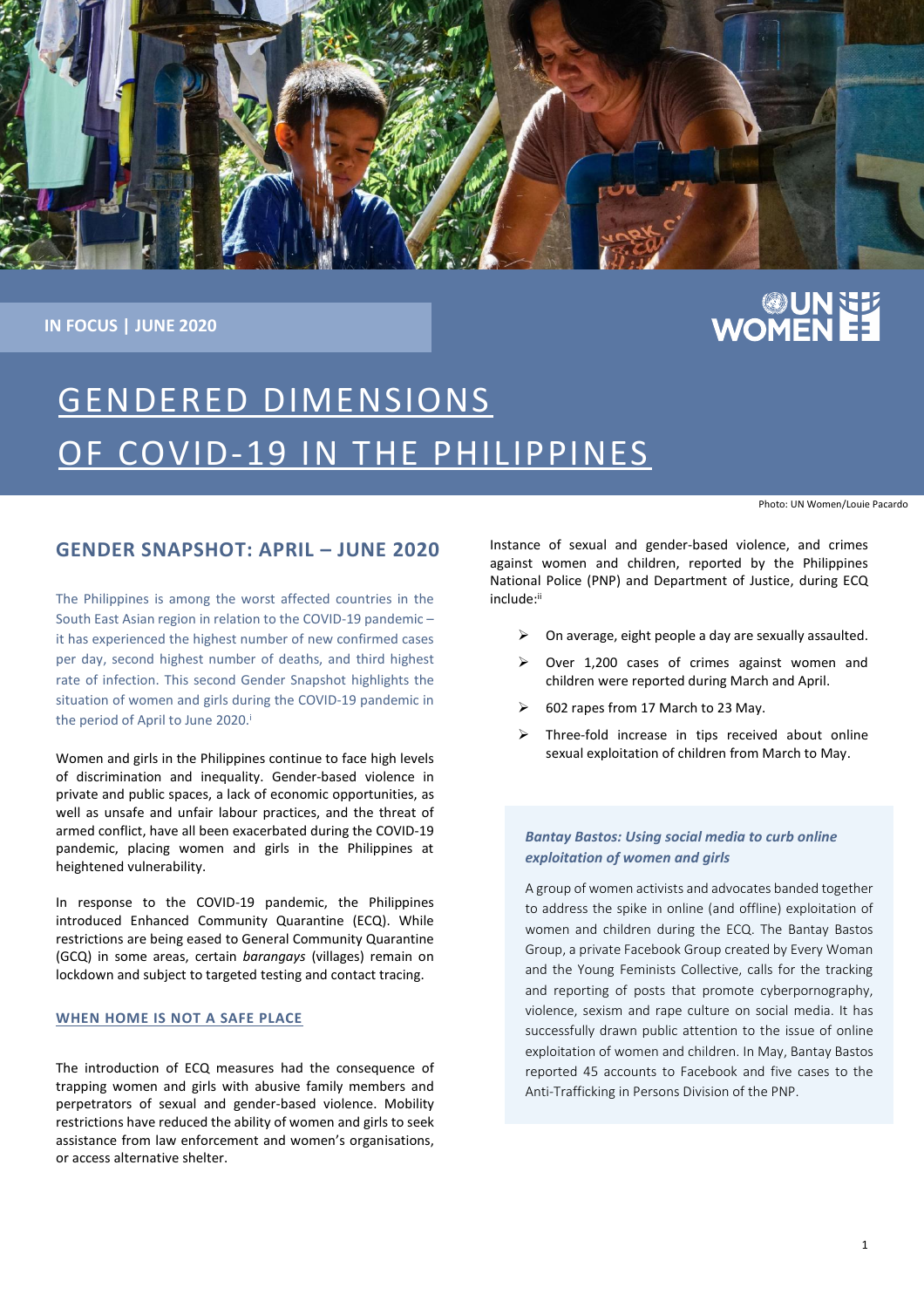Socio-economic impacts are increasing negative coping mechanisms. Through the Social Amelioration Program (SAP) Subsidy and the COVID-19 Adjustment Measures Program (CAMP), the Social Welfare Department and the Labor Department respectively are supporting individuals facing economic hardship and displaced workers. However, not all citizens are entitled to such support, and there have been reports of irregularities in food assistance delivery, further exacerbating economic hardship.

As public services are disrupted and government resources stretched, responses to gender-based violence and exploitation have been critically affected. In April, the Government announced that "all Barangay Violence Against Women Desks and Barangay Council for the Protection of the Children shall remain active and fully functional during the ECQ." This was reiterated by local governments, the PNP, and the Commission on Human Rights, who assured that hotlines for reporting gender-based violence remain accessible at all times

#### **UNSAFE PASSAGE FOR WOMEN**

Quarantine passes are required to enable a single individual in a household to buy goods and supplies or do errands, such as pay utilities. These passes are extended to heads of households, who are usually men, or to a family member not considered vulnerable under the health protocols set by the Health Department. Checkpoints are usually staffed by male law enforcement officers or barangay officials, conducting pass and temperature checks, and questioning the purpose of travel.

Women have reported sexual harassment by law enforcement officers and officials at checkpoints<sup>ii</sup>. Women have been requested to provide their personal information, such as their name and phone number, and threatened with arrest if they refuse. Following release of personal information, women have reported receiving incessant phone calls. In the Philippines, women make up only 12% of law enforcement, and as a result, women officers are not commonly present at checkpoints.

There have also been cases of sexual exploitation and abuse of women in prostitution by checkpoint officers in exchange for safe passage, transportation, money or essential goods, including foodiv . Women have reported being raped before proceeding to work, with some coerced into giving a portion of their pay to officers.

While calls for filing cases against erring officers were called for by the PNP<sup>v</sup>, women survivors often opt to remain silent for fear of losing their privacy, retaliation, lack of resources to pursue the case, and arrest as prostitution is illegal in the Philippines.

#### *The Safe Spaces Act (2019)*

In 2019, Republic Act No. 11313 or the Safe Spaces Act was adopted to address gender-based sexual harassment in public spaces, such as streets, public utility vehicles, privately-owned places open to the public, and online, among others. It is an enhancement to the current law on sexual harassment.

Under the Safe Spaces Act, it is illegal to relentlessly request personal details, such as name and contact number, social media details or destination, comment on one's appearance or ridicule on the basis of sex or sexual orientation, persistent telling of sexual jokes, or invade one's personal space. Violators of such offence can be penalized by fine and imprisonment of up to 30 days.

The passage of the law was informed by learnings from UN Women's Safe Cities Project, which was piloted in Quezon City and the City of Manila. The project raised the issue of sexual harassment in public spaces and enabled the passage of city-wide ordinances to address the issue.

#### **LGBTIQ AT RISK**

The LGBTIQ community regularly experiences stigmatisation and discrimination, with the COVID-19 pandemic heightening these occurrences. One such incident involved three LGBT individuals whom a village official accused of soliciting sex and breaking the ECQ. As punishment, the official publicly humiliated them by ordering them to kiss, dance, and do pushups on a live video broadcast on social media. Their identities were also revealed. The video of their punishment went viral, adding to their harassment.<sup>vi</sup>

Given the rise of violence against women and LGBT individuals, Quezon City, one of the localities that pioneered the protection of women in public spaces, reopened its protection centres and continued its hotline for reporting gender-based violence.

Violations against LGBTIQ people and others during the pandemic highlights the need for increased civilian oversight, including oversight by women civil society, and accountability to ensure respect for human rights during the COVID-19 responses and emergency measures.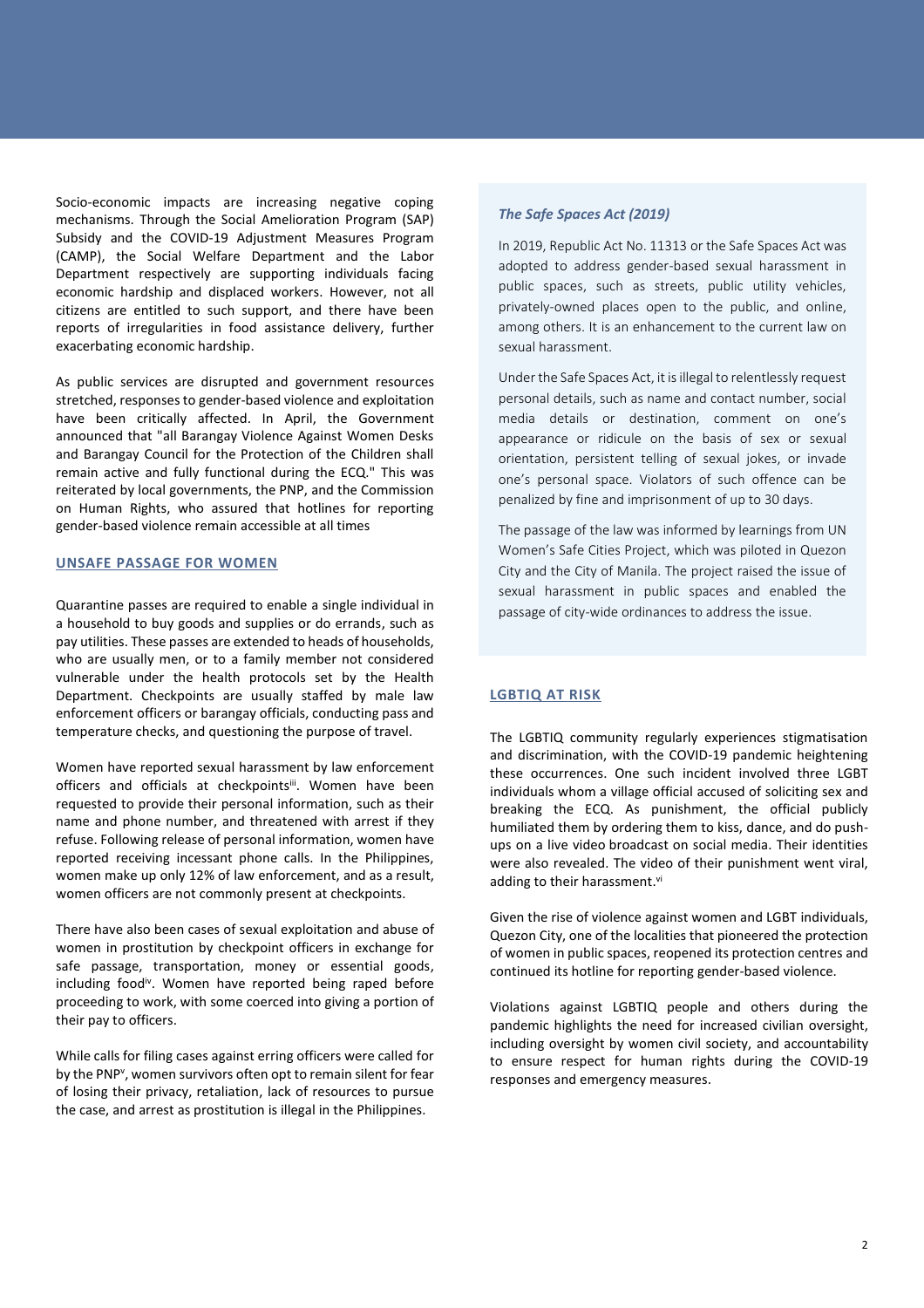#### *Young Feminist Collective*

The Young Feminist Collective (YFC) began as a support group for young feminists, and transformed into an active platform for advocacy and collaboration on feminist issues. After the introduction of ECQ, YFC raised funds to provide hygiene kits for 250 mothers and food packs to 450 mothers in Jose Fabella Hospital, the national maternity hospital, catering to impoverished communities in Metro Manila.

YFC also provided support to 270 garbage collectors in Makati, 170 in San Juan City and 305 in Malabon, as well as 200 hygiene kits to COVID-19 isolation facility in Quezon City, and items for 12 children rescued from online sexual exploitation.

Asked why YFC focuses support to mothers and marginalized sectors, "we aim to reach the most vulnerable that are often un-reached by mainstream relief and recovery efforts. We want to reach those in the fringes of society," said Shebana Alqaseer of the Young Pinays, a member organization of YFC.

#### **THE PLIGHT OF WOMEN MIGRANT WORKERS**

As of June, 32,037 Filipinos have been repatriated. Repatriates are placed in government-assigned quarantine facilities or, for sea-based workers, requested to stay aboard ships. Eight of the almost 100 repatriated overseas Filipina workers who were pregnant, gave birth while in quarantine facilities.

The closure of international borders, contraction of business operations, and fears of imported cases, have meant that many Filipino migrant workers have lost their livelihoods. For migrant workers who remain overseas, many have found themselves without work and medical support, and vulnerable to eviction from their employer's accommodation. As of the end of May, 5,184 overseas Filipino workers had contracted COVID-19, with 339 deaths.

A deployment ban for Filipino health care workers, the majority of which are women, was imposed in May. The ban was issued "to prioritize human resource allocation" in the country's health care system in the midst of the pandemic. Currently, the Philippine health care system is short of 290,000 healthcare workers to address the demands of COVID-19. The Philippines is a well-regarded source country for healthcare workers, with many medical professionals seeking overseas employment due to low renumeration in the Philippines. Since the deployment ban, healthcare workers in the Philippines are being required to volunteer for the pandemic, sparking public outcry on the

undervaluing of healthcare professionals. The deployment ban has since been modified to allow health care workers to leave, provided their contracts had been forged before 8 March.

#### *Coalition Against Trafficking-Asia Pacific*

Since the ECQ, the Coalition Against Trafficking-Asia Pacific (CATW-AP) has provided food packs, cash assistance and other necessities to 267 survivors of trafficking and sexual exploitation, widows and orphans of extra-judicial killings, across Metro Manila and six provinces.

CATW-AP is a feminist organization that promotes women's human rights and assists victims of trafficking and all forms of violence against women in the Asia-Pacific region. It has successfully lobbied for the passage of Republic Act No. 9208 or the Anti-Trafficking in Persons Act, as well as the definition of trafficking in line with the Optional Protocol to Prevent, Suppress and Punish Trafficking in Persons.

Jean Enriquez, Executive Director of CATW-AP, says "most of the vulnerable women we organized have fallen through the cracks of the government's Social Amelioration Program subsidy. We have to sustain our support to them. Women do not want to go back to prostitution; they want real livelihood without sexual abuse."

#### WOMEN-LED MICRO, SMALL, AND MEDIUM-SCALE<br>ENTERPRISES **ENTERPRISES** survivors of prostitution started their livelihoods by selling by selling by selling by selling by selling by s

In April, an online survey with 16 women-led companies, conducted by UN Women-WeEmpowerAsia and Investing in Women, revealed 87% had been significantly impacted as a result of the pandemic, particularly in relation to cashflow and business operations. Two companies indicated that they had received financial support from their headquarters to manage their liquidity. Three companies had ceased operations, while eight shifted to partial operations. Almost half of the respondents anticipated that it would take more than 6 months before they could fully restore operations.

Among the immediate measures companies undertook to reduce the risks associated with COVID-19 were: 1) allowing employees to telecommute or work from home; 2) providing technology support for work from home arrangements; and, 3) providing personal protective equipment and supplies to employees. Other measures undertaken included accessing the Labour Department's subsidy for displaced workers and supporting online learning.

The companies likewise expressed that they needed support on: 1) improving flexibility in the workplace, which may include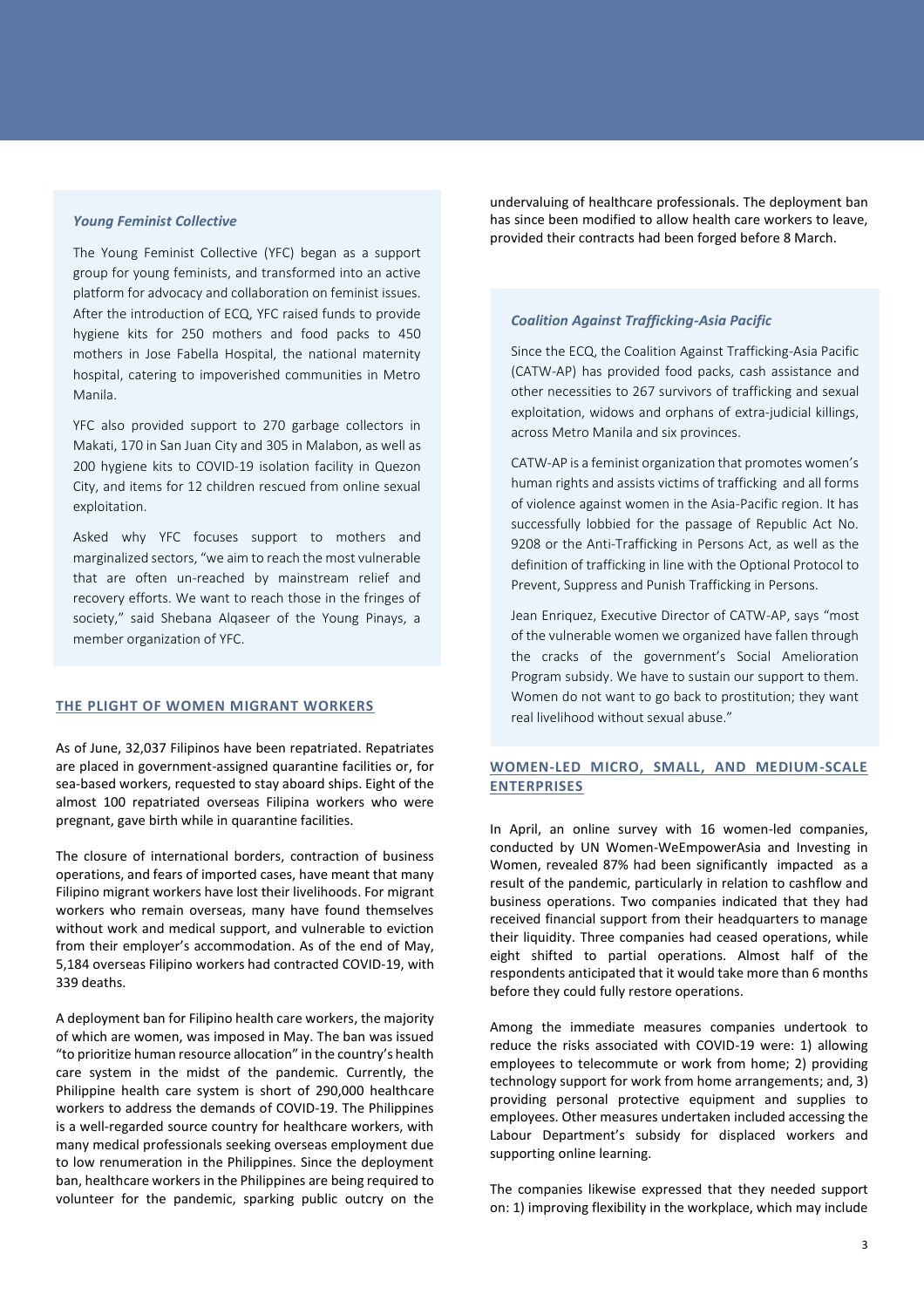revisiting contracts to make work from home arrangements easier; 2) flexible terms or low interest rates for loans; 3) a supportive regulatory environment; and, 4) improvements to IT infrastructure.





The COVID-19 pandemic likewise affected the employees of women-led businesses. Companies observed the balancing act of paid and unpaid work for both women and men employees, noting that while men were now actively involved in household work, the majority is still undertaken by women. Additional concerns raised by women employees included health risks and mobility restrictions due to the pandemic, with some pregnant employees unable to seek regular check-ups.

Specific measures undertaken by women-led companies in support of women employees included: 1) prioritizing women in the work from home arrangements; 2) advance payment of salaries of 1.5 months before allowing them to use their leave credits; and, 3) daily pop-up virtual meetings and a buddy system to check-up on each other.

For women micro-entrepreneurs, the story is quite different based on a separate survey conducted by SEDPI, a microfinance institution, with support from UN Women-WeEmpowerAsia between April to May. Due to the 'micro' nature of these enterprises, 'bouncing back' is perceived to be much easier due to low capital needed to continue or resume operations. Out of the 4,269 respondents, 85% said they were confident that they would have access to supply to restart their operations. 49% said that customers would return as soon as operations resumed.

Women microentrepreneurs prefer to avoid taking out additional loans for fear of being unable to repay loans on time and accompanying penalties and interests. 47% of the respondents prefer to continue repaying their loans without the need for restructuring or refinancing. Cash assistance, however, would be beneficial to allow them to continue operations and recover from the socio-economic shocks of the pandemic. The majority of the respondents said they could recover their livelihoods within two months' time.

As of September 2019, microfinance is a PhP 335B industry that serves as a lifeline for microentrepreneurs around the country. 98% of microenterprises are women-led and the availability of microfinancing is crucial for the survival of their enterprises. Women microentrepreneurs are usually involved as food stall vendors, farmers, backyard animal raisers, fisherfolks, *sari-sari* store owners, and dressmakers, among others.

#### **WOMEN DEPRIVED OF LIBERTY**

Prisons and other custodial settings are at increased risk of becoming COVID-19 epicentres due to their overcrowding, poor sanitation, and lack of access to adequate healthcare. The Bureau of Jail Management and Penology (BJMP) reported that its 467 jails are at 534% capacity, as of 19 March 2020<sup>vii</sup>. Women account for almost 9% of prison populations.<sup>viii</sup>

More than 130,000 people were arrested for violating ECQ measures, during the period of 17 March to 18 April.<sup>ix</sup> Initially, violators were released on grounds of compassion and due to a lack of detention facilities, and limited availability of prosecutors. Local governments, however, have continued to detain violators, ballooning out prison populations, and making social distancing impossible for those incarcerated.

In late March, a pregnant woman was detained at the Quezon City Police District for a drug-related offense. After giving birth in a hospital she tested positive for COVID-19. As of May, there were 77 women inmates that had tested positive for COVID-19 and two deaths<sup>x</sup>. In addition to COVID-19, women continue to face a risk of gender-based violence in detention facilities. In late March, two women reported they were raped by two police officers while in custody. xi

Appeals have been made to issue early release orders, especially for pregnant, elderly, and vulnerable inmates. The Justice Department has simplified requirements and procedures for applying for parole and pardons, and the Supreme Court issued a directive to release inmates detained longer than their minimum penalty and awaiting trial, reiterating its decongestion guideline released in 2014<sup>xii</sup>.

#### **VULNERABILITIES OF OLDER WOMEN**

Under Republic Act No. 9994 or the Expanded Senior Citizens Act 2010, certain senior citizens are entitled to a monthly social pension to augment their daily subsistence and medical needs. The Social Welfare Department, however, noted that not all senior citizens receive monthly social pensions – those qualified are "indigent senior citizens" who are frail, sickly, with disability, without pension and without regular support to meet basic needs.

Delays in the distribution of the social pension were already experienced prior to ECQ due to validation requirements by the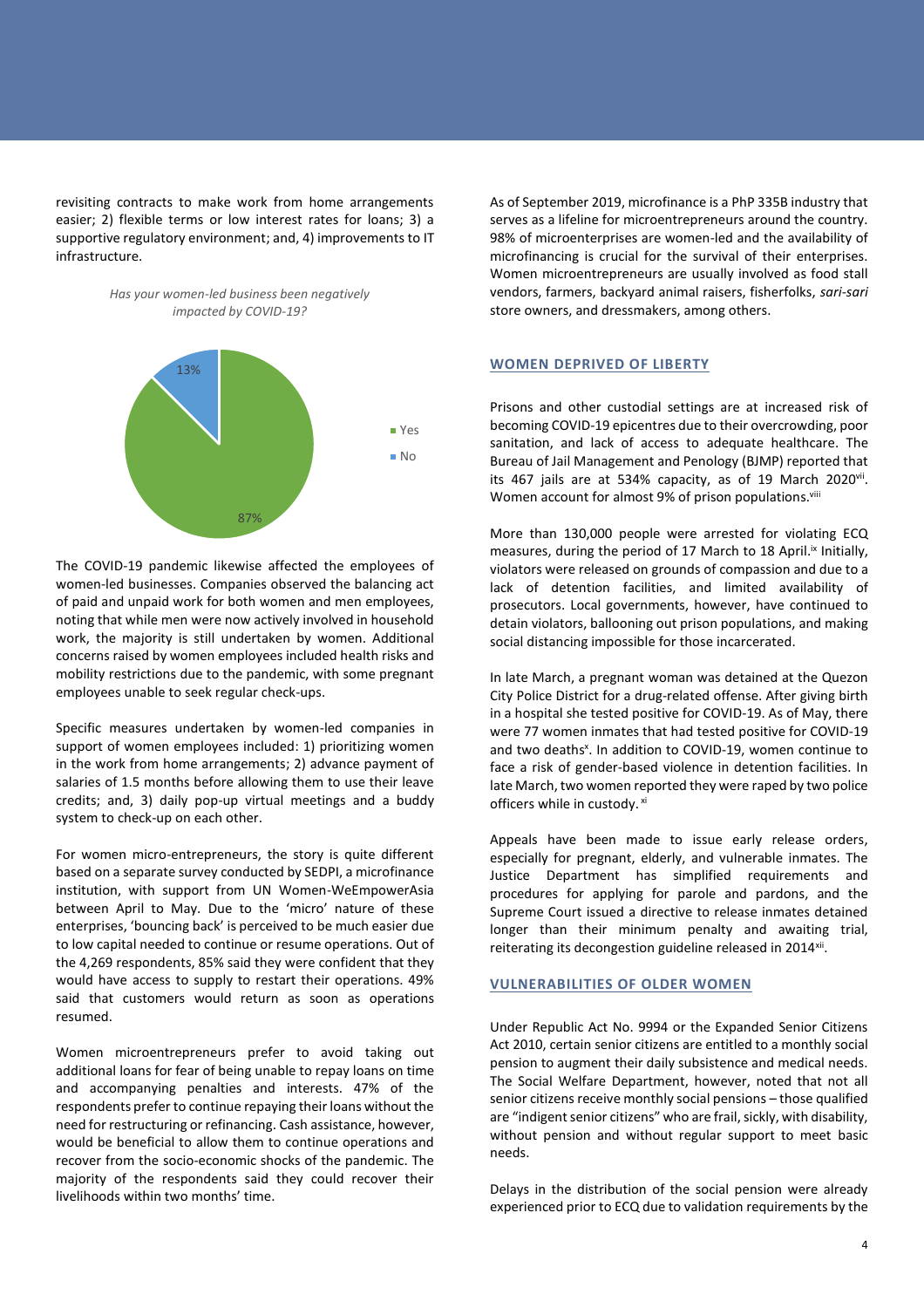Department and local government units. With the introduction of mobility restrictions and ECQ, these delays have been compounded, leaving the already vulnerable elderly population without access to immediate and needed support.

The SAP Subsidy is contingent on profiling undertaken by local government. Elderly women who may not be able to access information or participate in profiling risk being marginalised. In addition, ECQ has meant that some elderly people are in lockdown in other localities than that which they are registered as a senior citizen, nullifying their ability to access benefits.

Elderly people are particularly dependent on support, and are more vulnerable to contracting COVID-19 as a result of comorbidities. Unable to access social welfare in a timely manner or share their ECQ checkpoint pass with another household member, elderly people risk being unable to provide for themselves, including by purchasing their own basic necessities or seeking medical assistance.

#### **WOMEN IN DISASTER-PRONE AND CONFLICT AREAS**

Peace remains fragile in the Bangsamoro Autonomous Region in Muslim Mindanao (BARMM). During ECQ, several conflicts have transpired in Maguindanao. From the period of 16 March to 23 April, there were 37 clashes recorded by the Armed Forces of the Philippines. The most recent violence resulted in the death of a 10-year old girl, Aslamiya, and her seven-year old sister, Asnaida, and injuries to their pregnant mother, and 13 others, during Eid'l Fitr marking the end of Ramadan.<sup>xiii</sup>

Displacement due to natural disasters and armed conflict is also impacting the BARMM's resilience. There are 356,220 individuals currently displaced in Mindanao, the majority of

#### *Women raising their voices against armed violence*

In 2019, UN Women supported the Bangsamoro Women Commission (BWC) in localizing the BARMM Regional Action Plan on Women Peace and Security (2020-2022), beginning with the province of Maguindanao. The plan outlines the strategies and actions to strengthen the role of Bangsamoro women in the implementation of the Bangsamoro peace agreements, conflict transformation and protection of human rights in conflict and post-conflict settings. The BWC organized internally displaced women leaders to serve as mediators and negotiators between the Bangsamoro Islamic Freedom Fighters (BIFF) and the Armed Forces of the Philippines (AFP) to prevent occurrences of potential conflict.

which are women and children. On 27 May, an armed encounter took place between government troops and nonstate actors in South Upi, Maguindanao, resulting in a further displacement of more than 3,000 individuals.

With security forces involved in COVID-19 response, community policing in the context of preventing violent armed conflict is affected. Conversely, threats to security forces and humanitarian workers have resulted in delays in the distribution of food packs and financial aid to communities. On 21 April, government forces securing the Social Welfare Department's team to distribute the SAP subsidy were attacked by communist rebels in Aurora Province, resulting in the death of two troopers. The incident became the government's impetus to cease negotiations with the Communist Party of the Philippines.

Natural disasters remain a threat for the Philippines. On 13 May, Tropical Storm Ambo hit the Samar provinces, Masbate, Quezon and Aurora, affecting or 578,571 individuals, and causing more than 1.5 billion pesos of damage to infrastructure, including hospitals and health centers, and agriculture.

Areas impacted by conflict and disaster carry increased risks associated with COVID-19. With access to basic services limited, including access to healthcare, delivery of assistance and food often delayed, and displacement camps overcrowded, an outbreak of COVID-19 could quickly overwhelm services and have devastating effects for people.

#### *COVID-19 as a driver of recruitment to armed groups*

Conflicts between warring clans and armed clashes between government troops and non-state actors have resulted in displacement, and shortages or delays in the delivery of basic needs. Evacuation centers are cramped and unable to provide sufficient food, water, sanitation and hygiene facilities. Due to threats of continuing tension, populations are unable to return home. The presence of police, military and paramilitaries affect people's mobility and psycho-social health. Access to information is limited and unreliable. COVID-19 has exacerbated all of this.

As seen in previous conflicts, disenfranchisement of displaced populations or geographically-isolated areas have been used by non-state actors to recruit to armed movements<sup>1</sup>. The longer the delays in government support to those areas, the stronger the calls to join armed groups.

It is crucial that women are engaged as peacebuilders and advocates of social cohesion, and that government aid and recovery packages are timely, to support community members to reject recruitment by armed groups.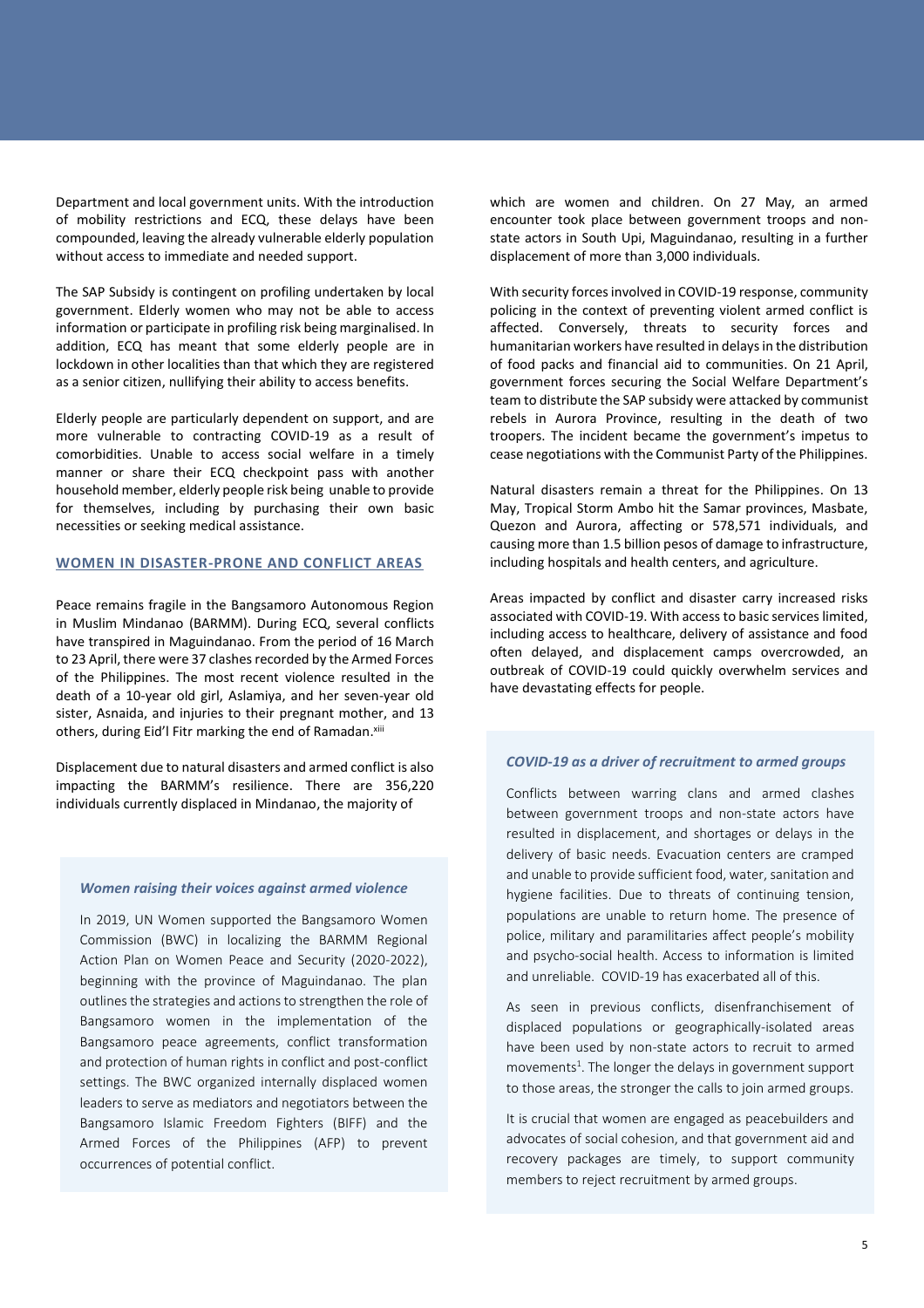## **CALL TO ACTION**

All actors undertaking COVID-19 response and recovery in the Philippines are called upon to:

#### *ENSURE COVID-19 RESPONSE AND RECOVERY IS GENDER-INCLUSIVE*

- Ensure the collection and analysis of sex disaggregated data, in addition to age, disability and ethnicity disaggregated data, to inform gender-sensitive responses, as well as gender-inclusive COVID-19 recovery policies and programmes.
- Identify and address the underlying disparities between women and men that prevent women's access to food, health, social protection, and other basic needs and essential services, as well as access to justice in the context of the COVID-19 pandemic.
- In line with the Leave No One Behind principle of the Agenda for Sustainable Development, develop/strengthen inclusive measures in COVID-19 response and recovery targeting women and girls from marginalized communities, including rural and urban poor, youth, elderly, indigenous, religious minorities, those with disabilities, migrants, refugees, internally displaced persons, those living with HIV and AIDS, living in conflict- and post-conflict areas, deprived of liberty, and LGBTIQ individuals.
- Pass Anti-Discrimination Ordinances for women and girls from marginalized communities.
- Dissemination of information on the Bangkok Rules to women deprived of liberty and to law enforcement and corrections agencies.

#### *ENHANCE WOMEN'S PARTICIPATION + PROTECTION DURING COVID-19*

- $\vee$  Involve women in the decision-making process relating to COVID-19 interventions from planning and design, programming, implementation, to monitoring and evaluation.
- Deploy more women police officers in patrols and checkpoints to mitigate, if not eliminate, sexual harassment in public spaces and ensure gender-sensitive responses to family violence, including intimate partner violence.
- Establish women's desks alongside COVID-19 testing centres to provide information for reporting genderbased violence, including online exploitation, as well as other services, such as counselling, referral to psychosocial, medical and legal services, and shelter, among others.
- Empower women to call for gender-responsive policies and programmes that would mitigate the impact of COVID-19 at the household and community levels.

#### *SUPPORT WOMEN'S LEADERSHIP IN THE PUBLIC AND PRIVATE SPHERES*

- Engage women in COVID-19 interventions, recognizing their unique expertise and lived experience, as well as the multiple roles they play in communities and the burdens they face. Women are powerful agents of change, leaders and influencers in their communities.
- Promote women's knowledge, skills and experience on preventing conflict and building social cohesion, as well as relief and rehabilitation, in the context of natural disasters and armed conflict during COVID-19.
- Engage family members to support women's pursuit of livelihoods and work from home arrangements, as well as male members to contribute to unpaid care work.
- Support women's digital literacy and empower women to use information and communication technology to facilitate greater access to life-saving information and resources.